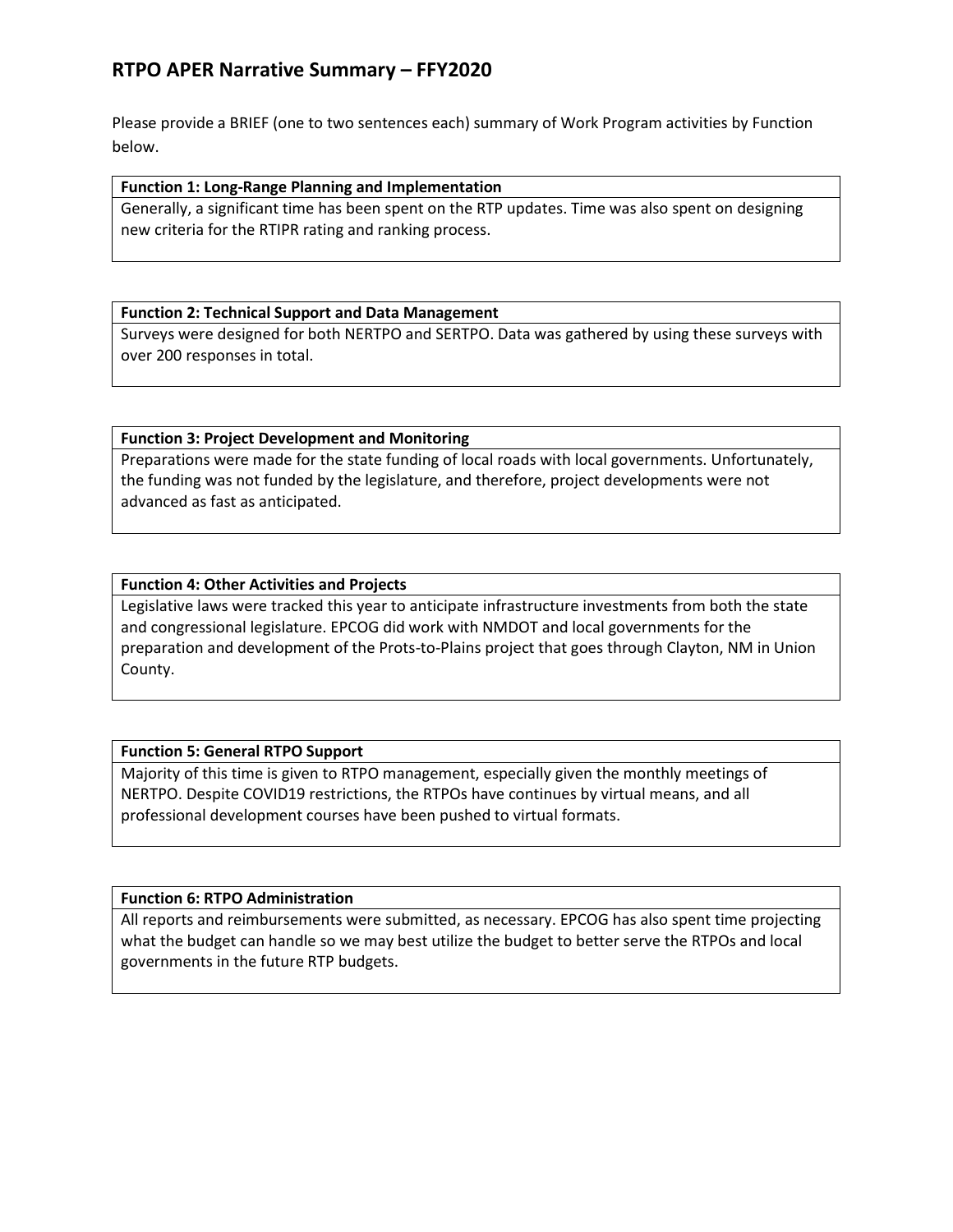# **RTPO APER Budgeted Staff Hours Summary**

| <b>Staff Hours Summary FFY20</b>                                                                                    |                       |     |                |                |                |                              |                                                |  |  |  |  |
|---------------------------------------------------------------------------------------------------------------------|-----------------------|-----|----------------|----------------|----------------|------------------------------|------------------------------------------------|--|--|--|--|
| Function                                                                                                            | <b>Budgeted Hours</b> | Q1  | Q <sub>2</sub> | Q <sub>3</sub> | Q <sub>4</sub> | <b>Total Actual</b><br>hours | Percentage actual<br>differs from<br>budgeted* |  |  |  |  |
|                                                                                                                     | 200                   | 39  | 61             | 35             | 19.12          | 154.12                       | $-23%$                                         |  |  |  |  |
| 2                                                                                                                   | 100                   |     | 24             | 31             | 8.1            | 63.1                         | $-37%$                                         |  |  |  |  |
| 3                                                                                                                   | 340                   | 21  | 13             | 36             | 17.52          | 87.52                        | $-74%$                                         |  |  |  |  |
| 4                                                                                                                   | 240                   | 88  | 70             | 49             | 41.58          | 248.58                       | 4%                                             |  |  |  |  |
| 5                                                                                                                   | 940                   | 139 | 144            | 147            | 26.74          | 456.74                       | $-51%$                                         |  |  |  |  |
| 6                                                                                                                   | 100                   | 25  | 25             | 25             | 25             | 100                          | 0%                                             |  |  |  |  |
| <b>TOTAL</b>                                                                                                        | 1920                  | 312 | 337            | 323            | 138.06         | 1110.06                      | $-42%$                                         |  |  |  |  |
| *if actual hours differ from budgeted hours by more than 20% in any function, provide a narrative explanation below |                       |     |                |                |                |                              |                                                |  |  |  |  |

Explanation: Generally, the change of the hours were due in part because of the switch of the planner position to a new position, as a notable decline can be seen in the last quarter. It was also anticipated that the state funding for local roads would be active during FFY20. This was not the case and therefore more time was anticipated than actuals.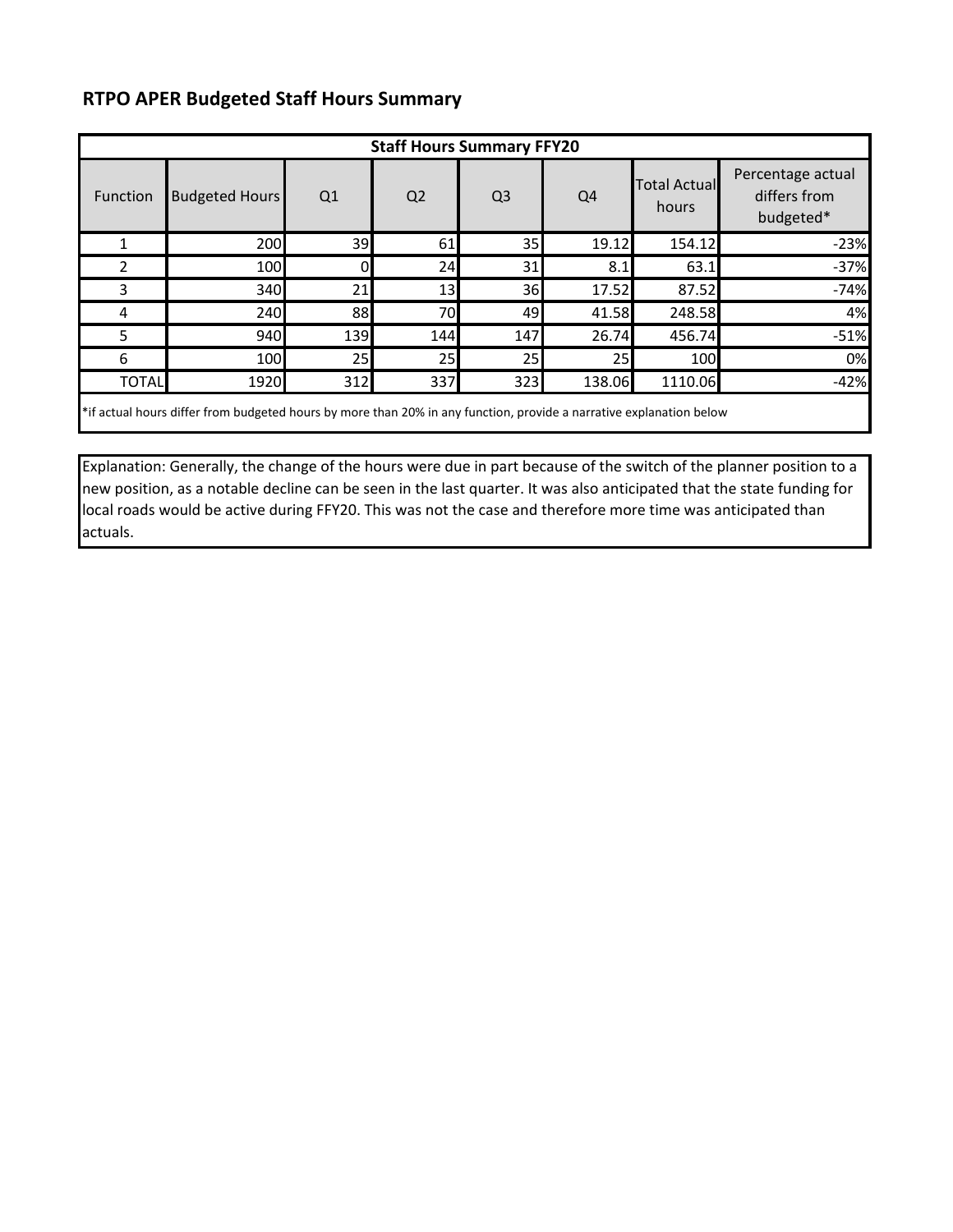#### **RTPO APER Budget Summary by Line item**

| FFY20 Budget Summary by Line Item                                                                                             |    |                 |    |                |                         |                          |         |                |    |              |    |                          |                                                   |
|-------------------------------------------------------------------------------------------------------------------------------|----|-----------------|----|----------------|-------------------------|--------------------------|---------|----------------|----|--------------|----|--------------------------|---------------------------------------------------|
| (use categories from your FFY19 budget)                                                                                       |    | <b>Budgeted</b> |    | Q1             |                         | Q2                       |         | Q <sub>3</sub> |    | Q4           |    | Actual                   | Percentage<br>actuals differ<br>from<br>budgeted* |
| Personnel                                                                                                                     | \$ | 62,000.00       |    | \$13,578.97    |                         | \$14,296.80              |         | \$15,749.90    |    | \$9,519.60   |    | \$53,145.27              | $-14%$                                            |
| <b>FICA</b>                                                                                                                   | \$ | 4,600.00        | Ś. | 1,004.80       | \$                      | 1,058.88                 | Ŝ.      | 1,167.49       | \$ | 708.83       | Ŝ. | 3,940.00                 | $-14%$                                            |
| <b>SUTA</b>                                                                                                                   | \$ | 120.00          | \$ |                | \$                      | 47.17                    | \$      | 50.79          | Ś. | 13.03        | \$ | 110.99                   | $-8%$                                             |
| Workman's Comp Insurance                                                                                                      | \$ | 462.00          | \$ | 3.39           | Ś                       | 123.38                   | Ś.      | 185.07         | Ś  |              | \$ | 311.84                   | $-33%$                                            |
| <b>Workman's Comp</b>                                                                                                         | \$ | 20.00           | \$ |                | \$                      | 2.30                     | \$      | 3.93           | \$ | 1.76         | \$ | 7.99                     | $-60%$                                            |
| Medical                                                                                                                       | \$ | 7,351.55        | \$ | 1,243.78       | \$                      | 1,285.18                 | \$      | 1,369.74       | \$ | 691.06       | \$ | 4,589.76                 | $-38%$                                            |
| Dental                                                                                                                        | \$ | 300.00          | \$ | 125.38         | \$                      | 120.06                   | \$      | 127.52         | \$ | 50.21        | Ś  | 423.17                   | 41%                                               |
| Retirement                                                                                                                    | \$ | 2,500.00        | \$ | 814.74         | \$                      | 857.81                   | \$      | 945.00         | \$ | 567.80       | \$ | 3,185.35                 | 27%                                               |
| Per Diem                                                                                                                      | \$ | 3,600.00        | Ś  | 568.29         | Ś                       | 1,394.01                 | \$      |                | Ś. |              | \$ | 1,962.30                 | $-45%$                                            |
| Gas & Oil                                                                                                                     | \$ | 1,320.00        | \$ | 312.06         | \$                      | 160.22                   | Ś.      | 5.44           | \$ | 7.80         | \$ | 485.52                   | $-63%$                                            |
| Vehicle Maintenance                                                                                                           | \$ | 1,080.00        | \$ | 19.40          | \$                      | 244.75                   | \$      |                | \$ |              | \$ | 264.15                   | $-76%$                                            |
| <b>Vehicle Registration</b>                                                                                                   | \$ | 120.00          | \$ | 33.30          | $\overline{\mathsf{S}}$ |                          | \$      |                | \$ |              | \$ | 33.30                    | $-72%$                                            |
| Vehicle Insurance                                                                                                             | \$ | 2,240.00        | \$ |                | \$                      | 301.51                   | \$      | 303.47         | Ś  | 303.47       | Ś  | 908.45                   | $-59%$                                            |
| Property/Liability Insurance                                                                                                  | \$ | 4,400.00        | \$ | 322.44         | \$                      |                          | \$      |                | \$ | 1,954.56     | \$ | 2,277.00                 | $-48%$                                            |
| <b>Equipment Lease</b>                                                                                                        | \$ | 1,040.00        | Ś  | 157.54         | \$                      | 37.47                    | \$      | 121.20         | \$ | 37.47        | Ś  | 353.68                   | $-66%$                                            |
| Accounting                                                                                                                    | \$ | 5,600.00        | Ś. | 1,271.25       | Ś                       | 1,271.25                 | Ś.      | 1,271.25       | Ś. | 1,271.25     | Ś  | 5,085.00                 | $-9%$                                             |
| Professional Services/Audit                                                                                                   | \$ | 4,569.60        | Ś  |                | Ś                       | 4,569.60                 | \$      |                | Ś  |              | Ś  | 4,569.60                 | 0%                                                |
| <b>Office &amp; Cleaning Supplies</b>                                                                                         | \$ | 7,130.40        | \$ | 386.01         | \$                      | 371.98                   | \$      | 983.45         | \$ | 364.16       | \$ | 2,105.60                 | $-70%$                                            |
| Subscriptions/Dues/Registrations                                                                                              | \$ | 1,800.00        | Ś  | 418.25         | \$                      | 230.32                   | \$      | 450.11         | \$ | 816.55       | \$ | 1,915.23                 | 6%                                                |
| <b>Legal Publications</b>                                                                                                     | \$ | 63.75           | \$ |                | \$                      |                          | \$      |                | \$ |              | \$ |                          | $-100%$                                           |
| Advertising                                                                                                                   | \$ | 200.00          | Ś  | 110.00         | \$                      | $\overline{\phantom{a}}$ | \$      | 27.37          | Ś  | 346.20       | Ś  | 483.57                   | 142%                                              |
| Postage                                                                                                                       | \$ | 50.00           | Ś  |                | $\overline{\xi}$        |                          | \$      |                | Ś  |              | \$ |                          | $-100%$                                           |
| Data Processing/Software                                                                                                      | \$ | 1,090.00        | \$ |                | \$                      | 70.63                    | $\zeta$ | 42.38          | \$ |              | \$ | 113.01                   | $-90%$                                            |
| Office Cleaning & Maintenance                                                                                                 | \$ | 164.00          | \$ | 17.64          | \$                      | 145.34                   | \$      | 304.85         | \$ | 135.87       | Ś. | 603.70                   | 268%                                              |
| Telecommunications                                                                                                            | \$ | 825.00          | Ś. | 221.46         | \$                      | 220.05                   | \$      | 220.05         | Ś  | 215.25       | Ŝ. | 876.81                   | 6%                                                |
| Gas & Electric                                                                                                                | \$ | 2,000.00        | Ś  | 494.10         | Ś.                      | 323.26                   | Ś       | 277.15         | Ś  | 668.06       | Ś  | 1,762.57                 | $-12%$                                            |
| Water                                                                                                                         | \$ | 75.00           | \$ | 26.66          | \$                      | 12.16                    | Ś.      | 15.90          | Ś. | 18.23        | Ś  | 72.95                    | $-3%$                                             |
| Garbage                                                                                                                       | \$ | 100.00          | \$ | 50.10          | \$                      | 42.80                    | \$      | 35.50          | \$ | 35.50        | \$ | 163.90                   | 64%                                               |
| Sewer                                                                                                                         | \$ | 78.00           | \$ |                | \$                      |                          | \$      |                | \$ |              | \$ |                          | $-100%$                                           |
| Legal & Attorney Fees                                                                                                         | \$ | 102.00          | Ś. | $\overline{a}$ | Ś                       | $\overline{a}$           | \$      | $\overline{a}$ | Ś. | $\mathbf{r}$ | \$ | $\overline{\phantom{a}}$ | $-100%$                                           |
| Printing                                                                                                                      | \$ | 7.50            | \$ |                | Ś                       |                          | \$      |                | Ś  |              | \$ |                          | $-100%$                                           |
| <b>TOTAL</b>                                                                                                                  |    | \$115,008.80    |    | \$21,179.56    |                         | \$27,186.93              |         | \$23,657.56    |    | \$17,726.66  |    | \$89,750.71              | $-22%$                                            |
| *if any line item in the 'actual' column differs from budgeted amount by more than 20%, provide a narrative explanation below |    |                 |    |                |                         |                          |         |                |    |              |    |                          |                                                   |

Explanation: Generally speaking, EPCOG typically spends well below the budgeted amount, a habit developed from past audit findings. Aside from the amounts below expected, it should be noted those amounts that exceeded the expected amount. The most so is Advertisement. This amount was much more than generally anticipated due to the advertisment of the opening of a planner position. The local newspaper was generally cheaper until publication frequency was reduced. Office Cleaning and Maintenance were increased due to services needed for phone service updates. Garbage is a necessary services and was not anticipated to exceed the budgeted amount based on the amount charged year prior.

Overall, the budget was underspent by 22%.